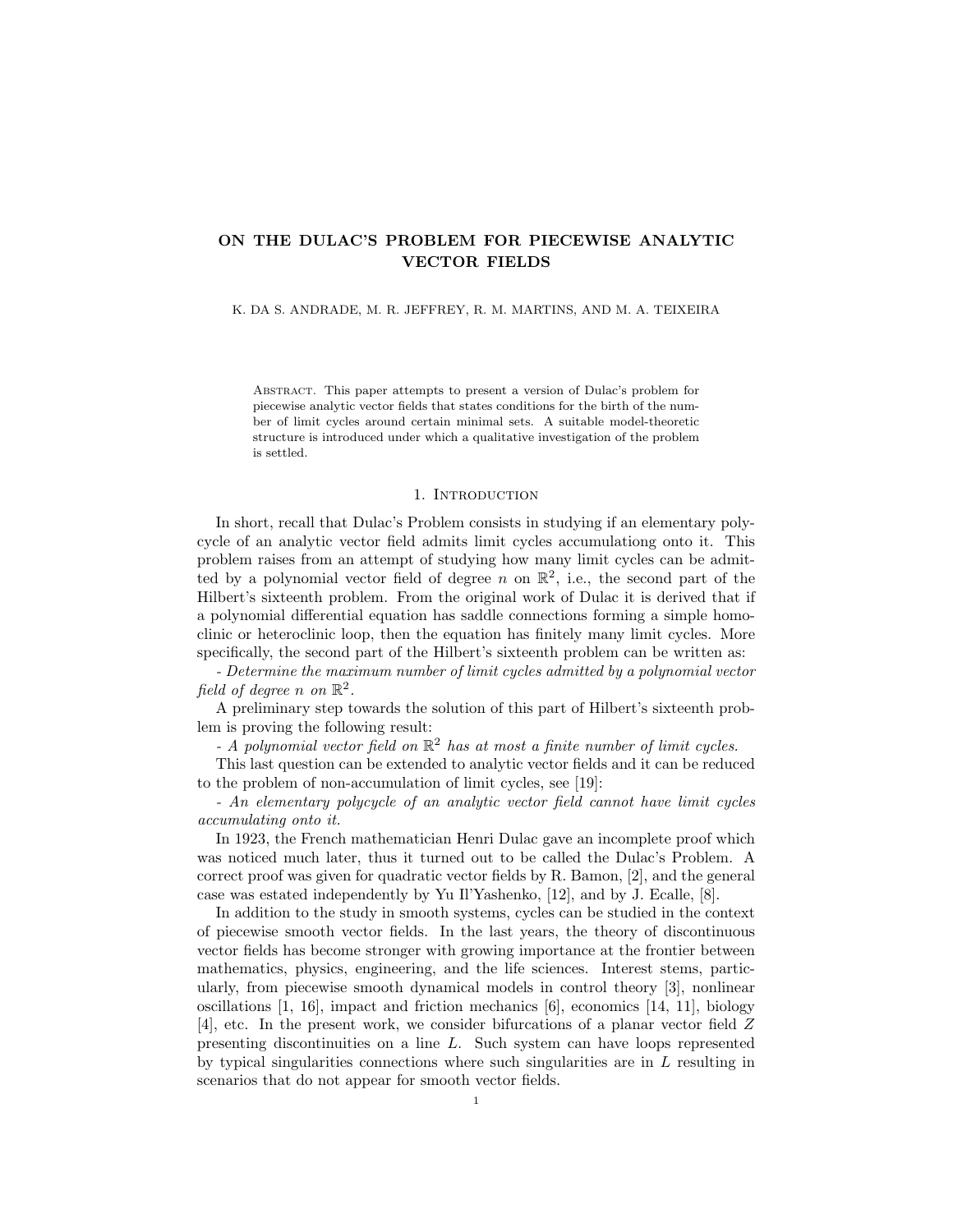Let U be an open subset of  $\mathbb{R}^2$  with compact closure. Consider a smooth embedded submanifold  $\Sigma = h^{-1}(0) \cap U$ , where  $h : U \to \mathbb{R}$  is a smooth function for which 0 is a regular value. In this way,  $\Sigma$  splits U in two open regions

$$
\Sigma^{+} = \{ p \in U; h(p) > 0 \} \quad \text{and} \quad \Sigma^{-} = \{ p \in U; h(p) < 0 \}.
$$

A piecewise analytic vector field in  $U$  is as vector field of the form

$$
Z(p) = \begin{cases} X(p), & p \in \Sigma^+, \\ Y(p), & p \in \Sigma^-, \end{cases}
$$

where X and Y are analytic vector fields in U. Denote by  $\Omega^{\omega}$  the set of all piecewise analytic vector fields defined as above. In  $\Sigma$  the following regions are distinguished

- crossing region:  $\Sigma^c = \{p \in \Sigma; Xh \cdot Yh(p) > 0\},\$
- sliding region:  $\Sigma^s = \{p \in \Sigma; Xh(p) < 0 \text{ and } Yh(p) > 0\},\$
- escaping region:  $\Sigma^e = \{p \in \Sigma; Xh(p) > 0 \text{ and } Yh(p) < 0\},\$

where  $Xh(p) = \langle X, \nabla h \rangle(p)$  is the Lie derivative of h, at p, in the direction of X, the same for  $Yh(p)$ . Trajectories of Z through points on the switching manifold Σ follow the Filippov convention, see [9, 10]. It means that, the trajectory of  $Z$ through  $p \in \Sigma^c$  is the concatenation of trajectories of X and Y through p. For  $p \in \Sigma^s \cup \Sigma^e$  the trajectory obeys the Filippov vector field obtained by the convex combination of  $X(p)$  and  $Y(p)$  which is tangent to  $\Sigma$  at p.

As seen above, Dulac's problem was originally proposed for analytic vector fields. In this context, polycycles admit hyperbolic and elementary singularities. A next step in this direction is to replace analytic by piecewise analytic vector fields. So, we propose a version of this problem for piecewise analytic vector fields considering polycycles possessing only hyperbolic singularities and crossing Σ only in points of  $\overline{\Sigma^c}$ .

Consider a piecewise analytic vector field  $Z = (X, Y)$  where X and Y are analytic vector fields in  $\mathbb{R}^2$  and assume that Z admits a hyperbolic polycycle  $\Gamma$ , i.e.,  $\Gamma$  is a closed curve composed by a finite number of segments of regular orbits and a finite number of hyperbolic saddles of  $Z = (X, Y)$ , i.e., hyperbolic saddles of X in  $\overline{\Sigma^+}$ or hyperbolic saddles of Y in  $\overline{\Sigma}$ , see Definition 1. If  $p \in \Sigma$  is a hyperbolic saddle point of X (resp. Y) and a regular point o Y (resp. X) then  $p$  is said to be a saddle-regular point of Z. If  $p \in \Sigma$  is a hyperbolic saddle of both X and Y, then p is called a saddle-saddle point of Z.

The question we want to answer is

- Can a hyperbolic polycycle  $\Gamma$  of Z have limit cycles accumulating onto it?

The answer for this question is no provided the polycycle is hyperbolic. If a polycycle  $\Gamma$  does not intersect the switching manifold, then the problem reduces to the smooth one. Thus, we also suppose  $\Gamma \cap \Sigma \neq \emptyset$ . In order to answer this question we follow the same steps for the smooth case in [19]. Our objective is to give an extension for piecewise analytic vector fields of all concepts and results existent for hyperbolic polycycles of analytic vector fields. It is worthwhile to emphasize the extension performed is not a particular case of the original problem, there exist essential differences in the transition maps near hyperbolic saddle points. Moreover, we generalize the result by allowing fold points on the polycycle, i.e., by allowing that some of the singularities of the polycycle to be points where the contact between the vector field and the switching manifold  $\Sigma$  is of order 2.

In another words, the central point here is to prove the following theorems.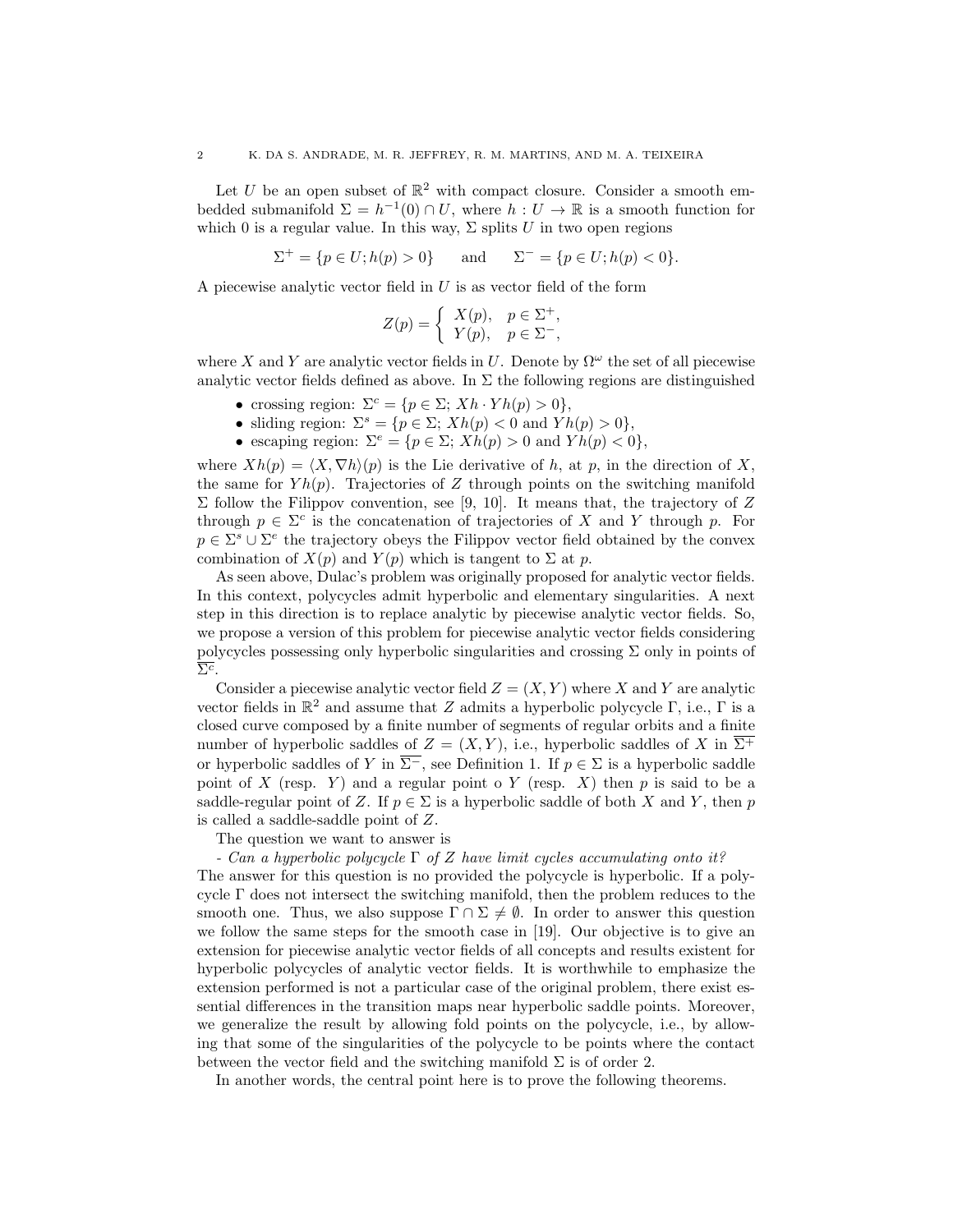**Theorem A.** A hyperbolic polycycle of a piecewise analytic vector field  $Z \in \Omega^{\omega}$ cannot have limit cycles accumulating onto it.

**Theorem B.** A polycycle of a piecewise analytic vector field  $Z = (X, Y) \in \Omega^{\omega}$ , which singularities are only hyperbolic saddles outside of the switching manifold, saddle-regular, saddle-saddle, fold-regular, fold-fold, and fold-saddle points, cannot have limit cycles accumulating onto it.

This work is organized as following. Section 2 is devoted to state notations and construction of the first return map to be studied. Theorem A is proved in Section 3. Finally, in Section 4 the result presented in Theorem A is generalized for polycycles presenting fold points on the switching manifold and Theorem B is proved.

### 2. Preliminaries

Firstly, it is necessary to state a good normal form for a vector field near a hyperbolic saddle point. Consider the vector field  $X \in \chi^{\infty}$  and suppose that X has a hyperbolic saddle  $s \in \mathbb{R}^2$ . The main interest here is to study X in a neighborhood of s so, without loss of generality, we suppose  $s = (0,0)$  and X is defined in a neighborhood of s,  $\mathcal{V}_0 \subset \mathbb{R}^2$ . Due to the hyperbolicity we also assume s is the unique singular point of X in  $V_0$ .

Let  $\mu_1$  and  $\mu_2$  be the eigenvalues of  $DX(s)$  with  $\mu_2 < 0 < \mu_1$  and let  $r = -\frac{\mu_2}{\mu_2}$  $\mu_1$ be the ratio of hyperbolicity of X at s. The next theorem is explored in  $[19]$ by combining results due to Bonckaert and the Poincaré-Dulac normal form, see [5, 18, 19].

**Theorem 1.** Let X be a  $C^{\infty}$  having a hyperbolic saddle point at the origin with hyperbolicity ratio r. Then, there exists a function  $N : \mathbb{N} \to \mathbb{N}$  such that, in some neighborhood of the saddle point s, X is  $C<sup>k</sup>$ -conjugated to the polynomial vector field

(1) 
$$
x\frac{\partial}{\partial x} + \left(-r + \frac{1}{q}\sum_{i=1}^{N(k)} \alpha_{i+1}(x^p y^q)^i\right) y\frac{\partial}{\partial y},
$$

if  $r = \frac{p}{q} \in \mathbb{Q}$ . If  $r \notin \mathbb{Q}$ , X is  $C^k$ -conjugated to the linear vector field

$$
(2) \t\t x\frac{\partial}{\partial x} - ry\frac{\partial}{\partial y}.
$$

**Remark 1.** More generally, if X is an analytic vector field and  $r = p/q \in \mathbb{Q}$ , then X is conjugated to the following analytic vector field

(3) 
$$
x\frac{\partial}{\partial x} + \frac{1}{q}\left(-p + \sum_{i=0}^{\infty} \alpha_{i+1}(x^p y^q)^i\right) y\frac{\partial}{\partial y},
$$

where  $P_{\alpha}(z) = \sum_{i=1}^{\infty} \alpha_i z^i$  is an analytic function of  $z \in \mathbb{R}$ , and  $\alpha = (\alpha_1, \alpha_2, ...) \in \mathcal{A}$ , where A is the set

$$
\mathcal{A} = \left\{ \alpha = (\alpha_1, \alpha_2, \ldots); |\alpha_1| < \frac{1}{2}, |\alpha_i| < M \text{ for } i \ge 2 \right\}
$$

and  $M > 0$  is a fixed constant, see [19].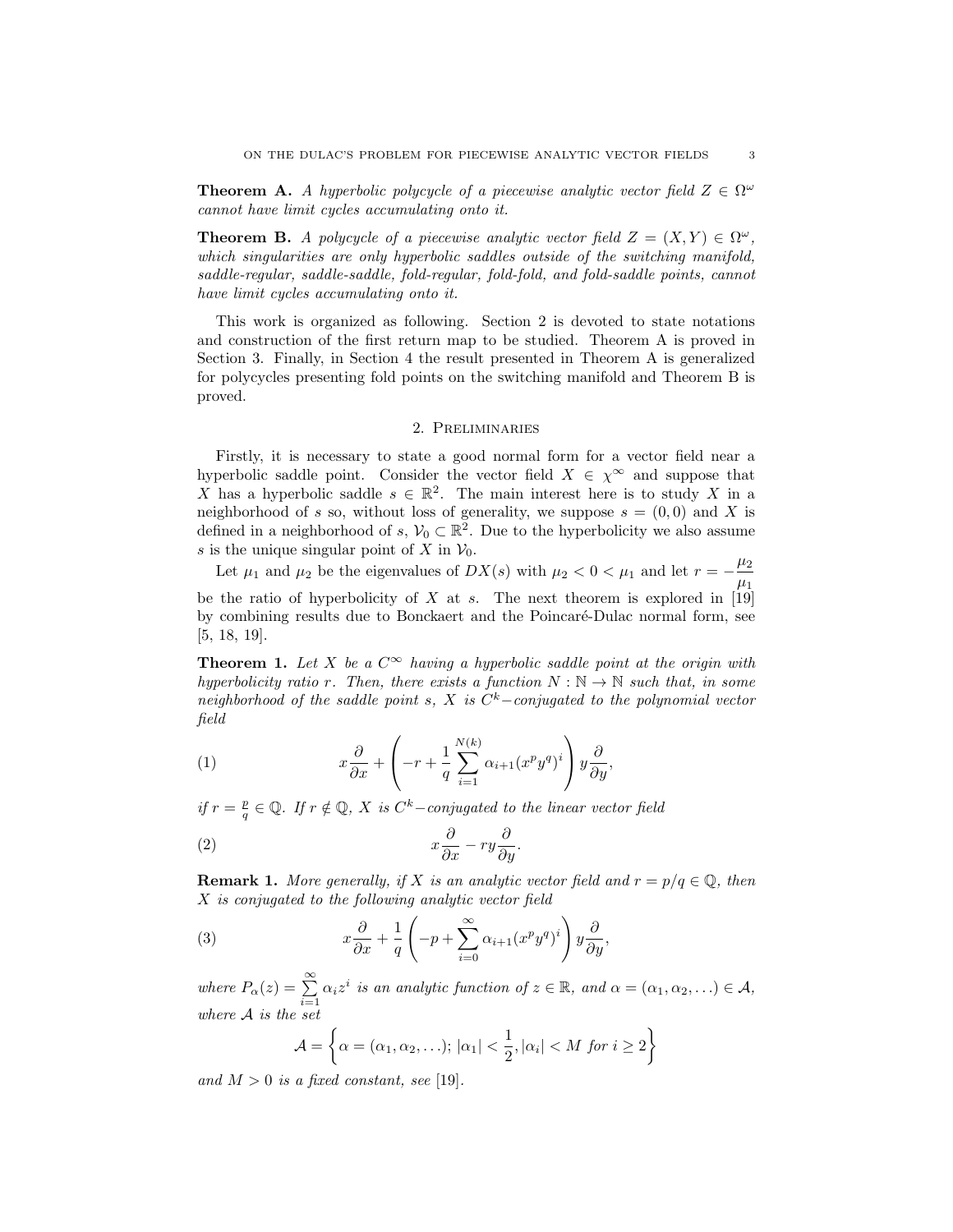Now, remember that  $\Omega^{\omega}$  denote the set of all piecewise analytic vector fields in  $\mathbb{R}^2$ , i.e., for all  $Z = (X, Y) \in \Omega^{\omega}$  the vector fields X and Y are analytics.

**Definition 1.** Let  $Z = (X, Y) \in \Omega^{\omega}$  be a piecewise analytic vector field. A continuous closed curve  $\Gamma$  is said to be a hyperbolic polycycle of the vector field Z if it is composed by a finite union of segments of regular orbits,  $\gamma_1, \gamma_2, \ldots, \gamma_n$ , of Z and hyperbolic saddles,  $p_1, p_2, \ldots, p_n$ , such that for each  $1 \leq i \leq n$ , the ending points of  $\gamma_i$  are  $p_i$  and  $p_{i+1}$ , respectively. Moreover,  $\gamma_i \cap \Sigma \subset \Sigma^c$ , for all  $i = 1, \ldots, n$ , if  $p_i \in \Sigma$  then  $p_i \in \overline{\Sigma^c}$  and  $p_i$  is a saddle-regular or saddle-saddle point of Z for which the invariant manifolds of the saddle are transversal to  $\Sigma$  at this point.

Under these conditions, there exists a first return map defined in one of the regions delimited by the polycycle. Before the analysis of the first return map some technical concepts are required. The following definitions concern about real maps defined in a half-open interval.

**Definition 2.** The Dulac series of a map f, defined in a half open interval  $[0, \delta)$ , is a formal series

$$
\widehat{f}(x) = \sum_{i=1}^{\infty} x^{\lambda_i} P_i(\ln x),
$$

where  $0 < \lambda_1 < \lambda_2 < \cdots < \lambda_n < \cdots$  is an increasing sequence of positive numbers tending to infinity,  $P_i$  are polynomials. Moreover, this series must be asymptotic to f in the following sense: for any  $n \in \mathbb{N}$ , there is  $s \in \mathbb{N}$  such that

$$
\left| f(x) - \sum_{i=1}^{s} x^{\lambda_i} P_i(\ln x) \right| = O(x^{\lambda_n}).
$$

**Definition 3.** A germ of a map f at  $0 \in \mathbb{R}^+$  is called quasi-regular if

- 1. f has a representative on  $[0, \delta)$  which is  $C^{\infty}$  on  $(0, \delta)$ , where  $\delta$  is a positive constant;
- 2. f admits a Dulac series.

Moreover, f is a quasi-regular homeomorphism if it is quasi-regular and  $P_1 \equiv A$ , where A is a positive constant.

It follows from the definition that the set  $\mathcal D$  of the quasi-regular homeomorphisms is a group (with the composition of maps) which contains the group  $\text{Diff}_0$  of germs of diffeomorphisms fixing the origin, see [19].

**Definition 4.** A germ of a map  $f : [0, \delta) \to \mathbb{R}$  is quasi-analytic if

- 1. f is quasi-regular;
- 2. the map  $x \to f \circ \exp(-x)$  has a bounded holomorphic extension  $F(z)$  in some domain  $\Delta_b$  of  $\mathbb C$ , defined by  $\Delta_b = \{z = u + iv \in \mathbb C; u > b(1+v^2)^{1/4}\}\$ where *b* is a positive real number.

The first step towards the solution of the proposed problem is to construct a first return map. Let  $\Gamma$  be a hyperbolic polycycle of  $Z \in \Omega^{\omega}$  and let  $p_1, \ldots, p_n$ be the vertices of Γ, in some cyclic order. Let  $\sigma' \simeq [a, b]$  be a half open segment transversal to Γ, with  $a \in \Gamma$ , and such that the first return map P of Γ is defined from  $\sigma \subset \sigma' \to \sigma'.$ 

At each vertex  $p_i$  choose a local system of coordinates  $(x_i, y_i)$  in such way that the axis  $0_{x_i}$  and  $0_{y_i}$  are the local unstable and stable manifolds, respectively. Moreover,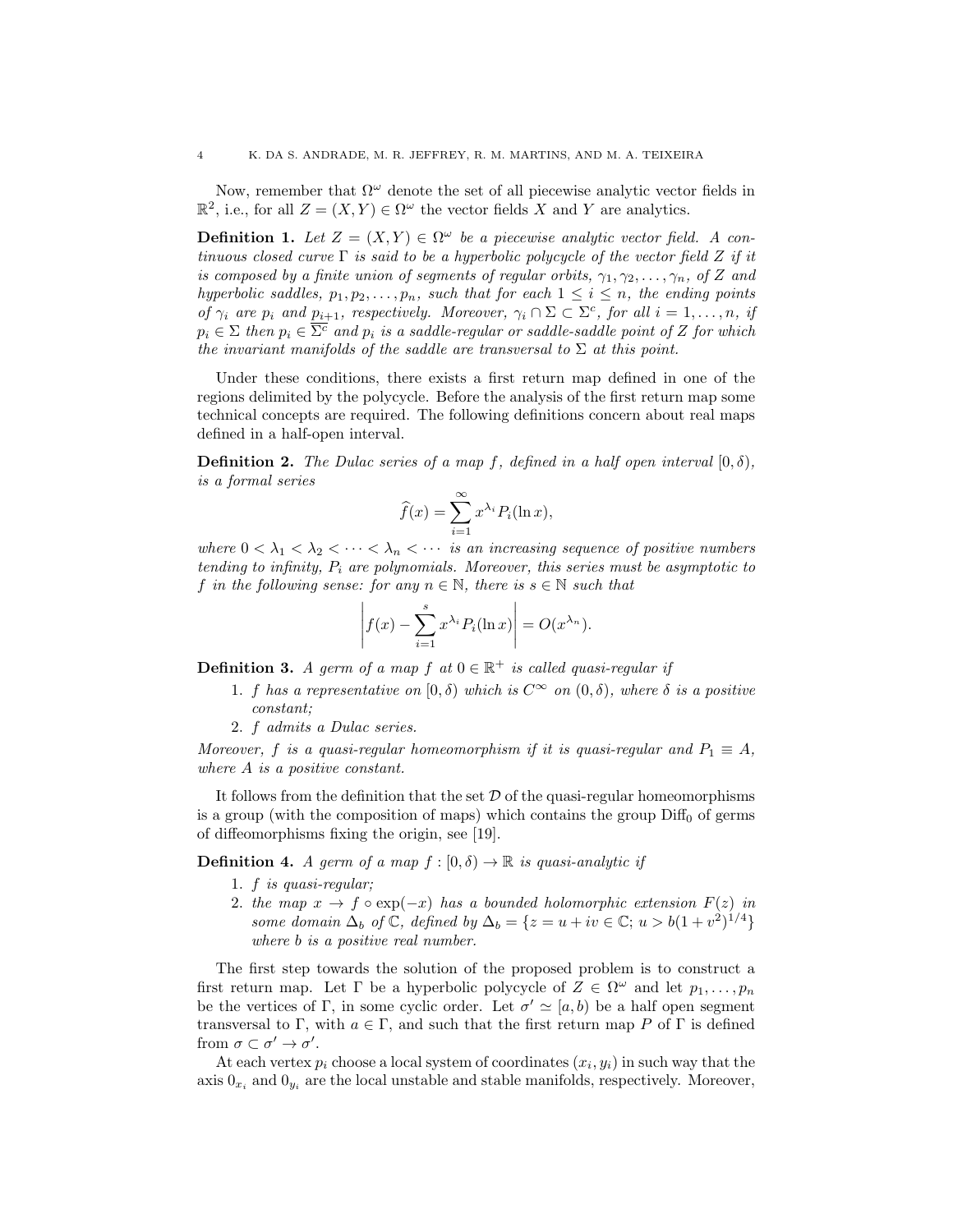if  $p_i \in \Sigma$  we assume that  $\Sigma$  is a curve crossing transversely both axes at the origin and the first return map P is defined in the first quadrant of the  $(x_i, y_i)$ -plane. Denote by  $\Sigma_i^+$  the half-plane that contains the positive part of axis  $0_{y_i}$  and by  $\Sigma_i^-$  the half-plane that contains the negative part of axis  $0_{y_i}$ . Consider transversal sections  $\sigma_i$  and  $\tau_i$  defined as following:

- **Case**  $C_1 p_i \notin \Sigma$  or  $p_i \in \Sigma$  and  $\Sigma$  does not lie on the first quadrant: let  $\sigma_i$  and  $\tau_i$  be transversal sections to  $0_{y_i}$  at  $(0, \varepsilon_i)$  and to  $0_{x_i}$  at  $(\varepsilon_i, 0)$ , respectively with  $\varepsilon_i > 0$ . See Figure 1 (*a*) and (*b*);
- Case  $C_2$ −  $p_i$  ∈  $\Sigma$ ,  $\Sigma$  lies on the first quadrant and  $p_i$  is a saddle of the vector field defined in  $\Sigma_i^+$ : let  $\sigma_i$  be a transversal section to  $0_{y_i}$  at  $(0, \varepsilon_i)$  with  $\varepsilon_i > 0$ and let  $\tau_i$  be a segment contained in  $\Sigma$  with  $0 \in \tau_i$ . See Figure 1 (*c*);
- **Case**  $C_3 p_i \in \Sigma$ ,  $\Sigma$  lies on the first quadrant and  $p_i$  is a saddle of the vector field defined in  $\Sigma_i^-$ : let  $\tau_i$  be a transversal section to  $0_{x_i}$  at  $(\varepsilon_i, 0)$  with  $\varepsilon_i > 0$ and let  $\sigma_i$  be a segment contained in  $\Sigma$  with  $0 \in \sigma_i$ . See Figure 1 (*d*).



FIGURE 1. Transition maps from  $\sigma_i$  to  $\tau_i$ : (a) – (b) Case 1, (c) Case 2 and (d) Case 3.

In each one of these cases, one define a transition map  $D_{ij}$ ,  $j = 1, 2, 3$ , near the saddle point  $p_i$ , from  $\sigma_i^+$  to  $\tau_i$ , where  $\sigma_i^+ \subset \sigma_i$  with  $x_i \geq 0$  and  $D_i(0) = 0$ . Since quasi-analyticity is preserved by diffeomorphism, there is no loss of generality in particularizing transversal sections and in assuming  $\varepsilon_i = 1$ , for all i. In the cases  $C_1$  and  $C_2$ , consider  $\sigma_i$  as the image of the map  $x_i \in (-\delta_i, \delta_i) \mapsto (x, 1) \in \mathbb{R}^2$ , where  $\delta_i > 0$  is small enough. In the case  $C_3$  we consider  $\sigma_i$  given by the parametrization of Σ. Let  $\varphi_i(t, x_i, y_i)$  be the flow near the saddle and let  $t_i(x_i)$  be the smallest positive time spent by the trajectory passing through  $(x_i, y_i) \in \sigma_i^+$  to intersect  $\tau_i$ ,  $t_i(x_i)$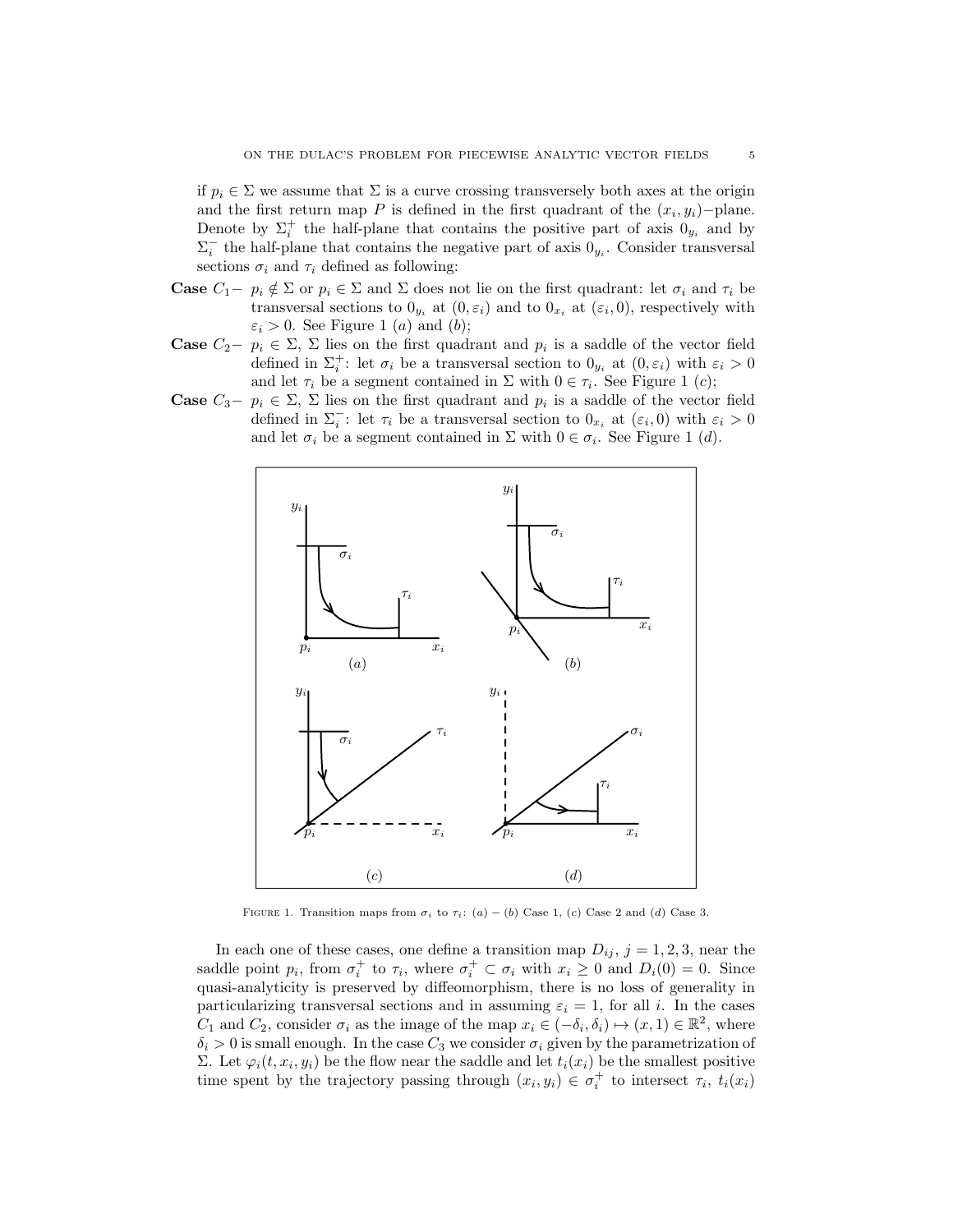is called transition time from  $\sigma_i$  to  $\tau_i$ . Then, define  $D_{i2}(x) = \pi_1(\varphi_i(t_i(x_i), x_i, 1))$ and  $D_{ij}(x) = \pi_2(\varphi_i(t_i(x_i), x_i, \varepsilon_i))$  for  $j = 1, 3$  where  $\pi_1$  and  $\pi_2$  are the canonical projections on the first and second coordinate, respectively.

After crossing  $\tau_i$ , the trajectory of Z by  $p \in \sigma_i$  will cross  $\sigma_{i+1}$ . If  $\tau_i \cap \sigma_{i+1} = \emptyset$ , since a regular orbit makes the connection between  $p_i$  and  $p_{i+1}$ , there exists an analytic diffeomorphism  $R_i: \tau_i \to \sigma_{i+1}$  such that  $R_i(q)$  is the point in  $\sigma_{i+1}$  where the positive trajectory of Z passing through  $q \in \tau_i$  intersects  $\sigma_{i+1}$ . If  $\tau_i \cap \sigma_{i+1} \neq$  $\emptyset$ , the transition from  $τ_i$  to  $σ_{i+1}$  will be just the identity map and for questions of completeness we also denote it by  $R_i$ . See Figure 2 as an illustration of this construction. Finally, the first return map can be written as a composition

(4) 
$$
P(x) = R_n \circ D_{nj_n} \circ \cdots \circ R_1 \circ D_{1j_1}(x),
$$

with  $j_k = 1, 2 \text{ or } 3 \text{ for } k = 1, ..., n$ .



FIGURE 2. First return map for a polycycle with 3 saddle points. Here  $\sigma_2 \subset \Sigma$ .

Remark 2. Observe that the structure of the first return map for polycyles of piecewise analytic vector field is very similar to that for analytic vector fields. The central difference is the existence of two different types transition maps,  $D_{i2}$  and  $D_{i3}$ , that does not happen in the analytic case.

**Remark 3.** In order to simplify the notation, the index i will be omitted in  $D_{ij}$ , i.e.,  $D_{ij} = D_j$ . It is possible once we analysis is local at a fixed saddle point.

### 3. Proof of Theorem A

A sufficient condition to prove that a hyperbolic polycycle of an analytic vector field cannot have limit cycles accumulating onto it is to prove that the first return map near a hyperbolic polycycle is quasi-analytic, see Chapter 3 in [19]. As seen in Remark 2, the structure of the first return map in the piecewise analytic case is the same as in the analytic case, a sufficient condition to prove Theorem A is to prove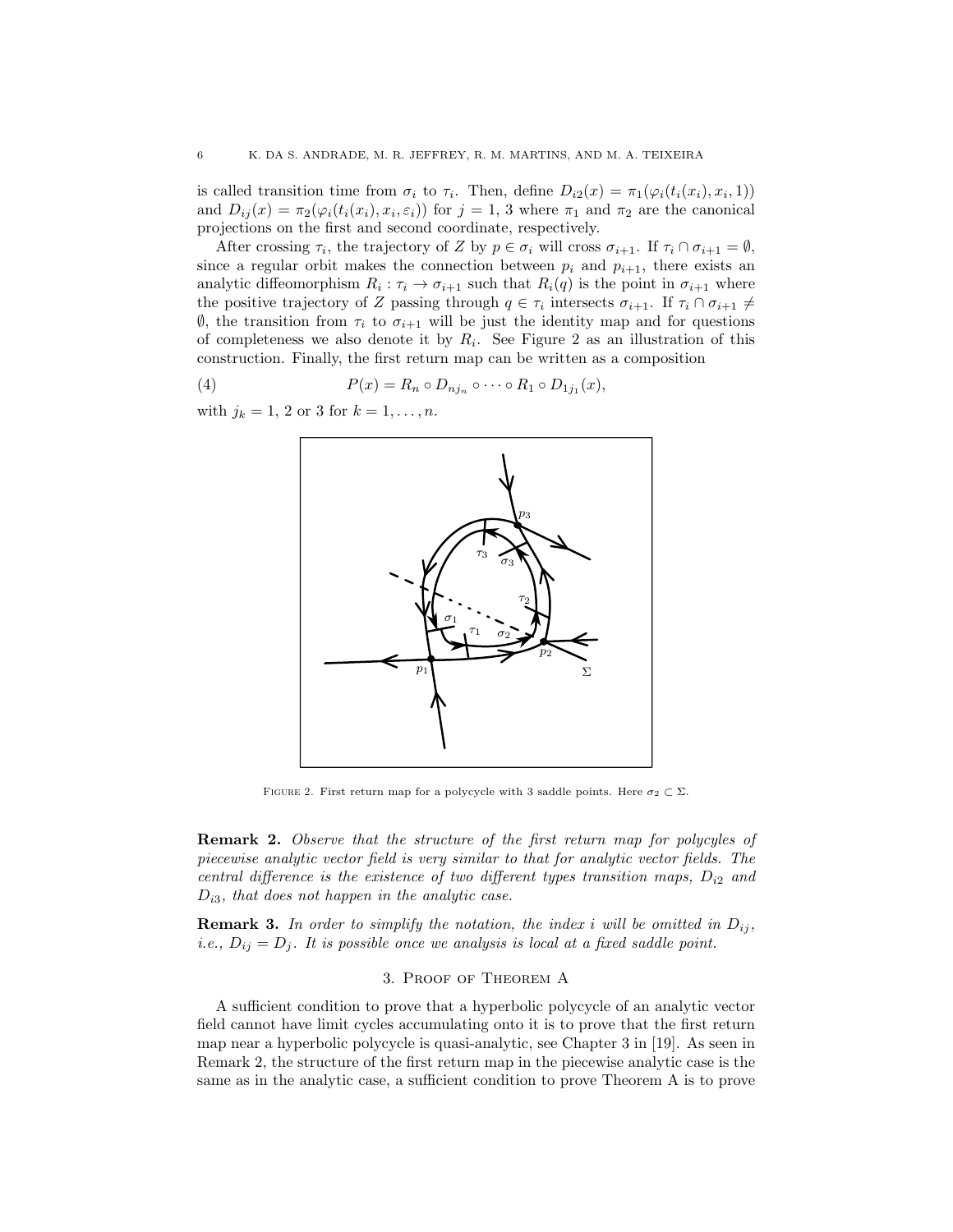that the first return map remains quasi-analytic. Moreover, as seen in Chapter 3 of [19], in order to prove that the first return map is quasi-analytic it is sufficient to prove that the transition maps at hyperbolic saddle points are quasi-analytic. In fact, the piecewise analytic case differs from the analytic one by the existence of transition maps of the types  $D_2$  and  $D_3$ . Therefore, the only thing that must be proved is that transition maps as  $D_2$  and  $D_3$  are quasi-analytic maps. In order to prove it, we follow the same steps used in [19] to prove that  $D_1$  is a quasi-analytic map, for this reason, we omit some details.

The first condition in the quasi-analyticity definition is quasi-regularity. So, now we prove that the transition maps at hyperbolic saddle points are quasi-regular maps.

## Proposition 1. Transition maps associated to hyperbolic saddle points of piecewise analytic vector fields are quasi-regular homeomorphisms.

*Proof.* Let  $Z = (X, Y)$  be a piecewise analytic vector field. Without loss of generality suppose that  $X$  has a hyperbolic saddle point at the origin. So, we want to study the transition map associated with this saddle point. This transition map can be of type  $D_i$ ,  $i = 1, 2, 3$ .

If the transition map is of type  $D_1$  then it coincides with the classical case which is already proved, see for instance [13, 19].

Now, observe that  $D_1 = D_3 \circ D_2$ , i.e., a map of type  $D_1$  is a composition of maps of type  $D_2$  and  $D_3$ . Since  $\mathcal D$  is a group and  $D_1 \in \mathcal D$  it is enough to prove one of the statements:  $D_2 \in \mathcal{D}$  or  $D_3 \in \mathcal{D}$ .

In order to prove that  $D_3 \in \mathcal{D}$  suppose that the saddle point of X is at the origin of the system of coordinates  $(x, y)$  and consider  $V_0$  be the neighborhood of the saddle point where the normal form given in equation (3) holds. Since the analysis is local we can suppose that  $\Sigma$  is locally a straight line given by  $\Sigma = \{(x, y) \in \mathbb{R}^2; y = x\}.$ Furthermore, as seen before, we can consider  $\sigma_3 = \{(x, x) \in \mathbb{R}^2; x \in (-\delta, \delta)\}\subset$  $\Sigma$  and  $\tau_3 = \{(1, y) \in \mathbb{R}^2; |y| < \overline{\delta}\} \subset \Sigma$ , for some  $\delta > 0, \overline{\delta} > 0$ . Denote by  $\varphi(t, x, y) = (\varphi_1(t, x, y), \varphi_2(t, x, y))$  the flow of the vector field X defined in  $\Sigma^-$ , then  $\varphi_1(t, x, y) = e^t x$ . So, the transition time from  $\sigma_3$  to  $\tau_3$  is  $t_3(x) = -\ln x$  and  $D_3(x) = \varphi_2(t_3(x), x, x).$ 

The normal form considered has two different expressions provided  $r \in \mathbb{Q}$  or  $r \notin \mathbb{Q}$ . For this reason we have two different situations to explore:

I) If  $r \notin \mathbb{Q}$ : in this case,  $\varphi_2(t, x, y) = e^{-rt}y$ . Therefore,  $D_3(x) = e^{-rt_3(x)}x$  $x^{1+r}$  which is an analytic map. Consider the following Dulac series

$$
\widehat{D}_3(x) = \sum_{i=1}^{\infty} x^{\lambda_i^3} P_i^3(\ln x),
$$

where  $\lambda_1^3$  <  $\lambda_2^3$  <  $\cdots$  is an increasing sequence tending to infinity with  $\lambda_1^3$  =  $1 + r$ ,  $P_1^3(u) \equiv 1$  and  $P_i^3(u) \equiv 0$  for all  $i > 1$ . Hence,  $D_3(x)$  is a quasi-regular homeomorphism.

Hence,  $D_3$  is a quasi-regular homeomorphism.

**II**) If  $r = \frac{p}{q}$  $\frac{p}{q} \in \mathbb{Q}$ , with p and q without common factors: it is not possible to obtain algebraically a expression for  $D_3(x)$ . In this case, by performing the singular change of coordinates  $x = x$ ,  $u = x^p y^q$ , the differential equation associated with X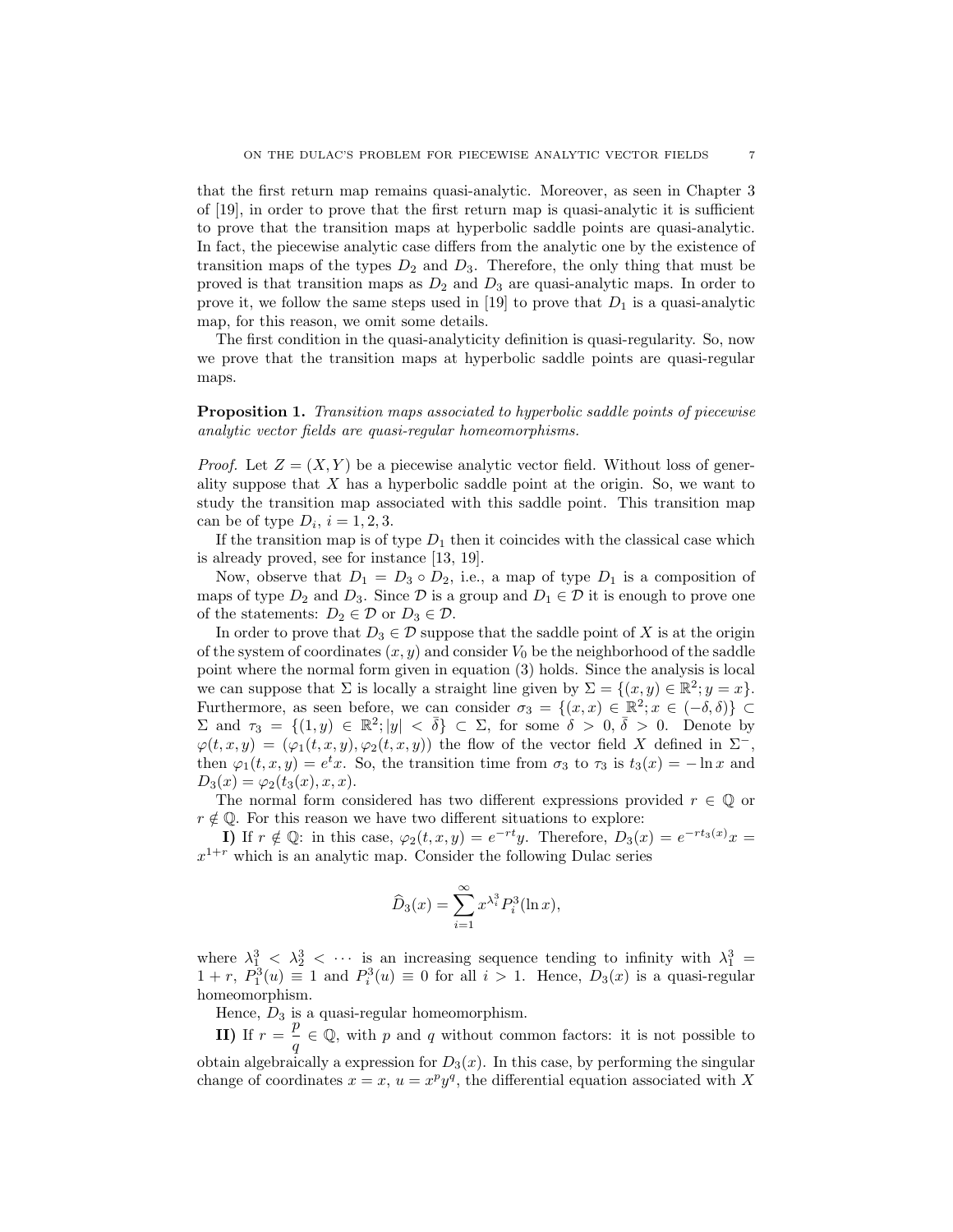becomes

(5) 
$$
\begin{cases} \dot{x} = x \\ \dot{u} = P_{\alpha}(u) = \sum_{i=1}^{\infty} \alpha_i u^i. \end{cases}
$$

Now, system (5) has separable variables and  $\varphi_1(t,x) = e^t x$  is the solution for the first equation satisfying  $\varphi_1(0, x) = x$ . For the second one,  $P_\alpha$  is analytic for  $\alpha \in \mathcal{A}$ . Let  $\varphi_2(t, u)$  be the solution of this equation, which is analytic, verifying  $\varphi_2(0, u) = u.$ 

We can expand  $\varphi_2(t, u)$  in series in u for each t,

(6) 
$$
\varphi_2(t, u) = \sum_{i=1}^{\infty} g_i(t) u^i.
$$

We know that, the time spent to go from  $\sigma_i$  to  $\tau_i$  is  $t_i(x) = -\ln x$ ,  $i = 1, 3$ . Therefore, we have  $u_{|\sigma_3} = x^p x^q = x^{p+q}$  and  $u_{|\tau_3} = (e^{t(x)} x)^p D_3(x)^q = D_3(x)^q$ . Also,  $u_{|\tau_3} = u(t(x), u_{|\sigma_3})$ , i.e.,

(7) 
$$
D_3(x)^q = u_{|\tau_3} = u(-\ln x, x^{p+q}) = \sum_{i\geq 1} g_i(-\ln x) x^{(p+q)i},
$$

for  $x > 0$ , provided this series converges for  $t = -\ln x$ , and  $D_3(0) = 0$ .

By performing a similar analysis for a transition maps of type  $D_1$  we obtain

(8) 
$$
D_1(x)^q = u_{|\tau_1} = u(-\ln x, x^p) = \sum_{i \ge 1} g_i(-\ln x) x^{pi},
$$

for  $x > 0$ , provided this series converges for  $t = -\ln x$ , and  $D_1(0) = 0$ . Hence,  $D_1^q$ and  $D_3^q$  has the same structure, it implies that the proof of  $D_3$  is a quasi-regular map follows exactly in the same way as the proof of  $D_1$  is quasi-regular, see Chapter 5 in [19] and Chapter 2 in [7].

Finally, to finish the proof of Theorem 1 it is enough to prove the following result.

**Proposition 2.** The transition maps associated to hyperbolic saddle points of piecewise analytic vector fields,  $D_i$ ,  $i = 1, 2, 3$ , are quasi-analytic maps.

Proof. We consider the same statements as in proof of Proposition 1 and it follows from that result that it is enough to prove the second part of Definition 4. It means that we have to prove that  $f_i(x) = D_i(e^{-x})$ , has a bounded holomorphic extension  $F_i$  in some domain  $\Delta_{b_i} = \{x + iy \in \mathbb{C}; x > b_i(1+y^2)^{1/4}\},\$  with  $b_i > 0$  constant, for  $i = 1, 2, 3$ . Similarly to the proof of Proposition 1, the case  $i = 1$  coincides with the classical one, see [19].

Since  $D_1$  is quasi-analytic, the map  $f_1$  has a bounded holomorphic extension  $F_1$ in  $\Delta_{b_1} = \{x + iy \in \mathbb{C}; x > b(1+y^2)^{1/4}\}\$  for some  $b_1 > 0$ . Now, we prove that  $D_3$ is quasi-analytic, in order to do that consider the maps

$$
E: x \in \mathbb{R} \to e^{-x} \quad \text{and} \quad L: x \in \mathbb{R}_+^* \to -\ln x,
$$

where  $\mathbb{R}^*_+ = \{u \in \mathbb{R}; u > 0\}$ . Observe that  $L = E^{-1}$ . From normal form 9 we obtain  $D_2(x) = e^{-t_2(x)}x$  where  $t_2(x)$  is the transition time from  $\sigma_2^+ = \{(x, 1) \in \mathbb{R}^2; x > 0\}$ to  $\tau_2 = \{(x, y) \in \mathbb{R}^2; y = x\}$ . It is known that  $D_3 \circ D_2 = D_1$  and  $D_i$  are invertible maps, for  $i = 1, 2, 3$ , then

$$
f_3 = D_3 \circ E = (D_1 \circ E) \circ (L \circ D_2^{-1} \circ E) = f_1 \circ h,
$$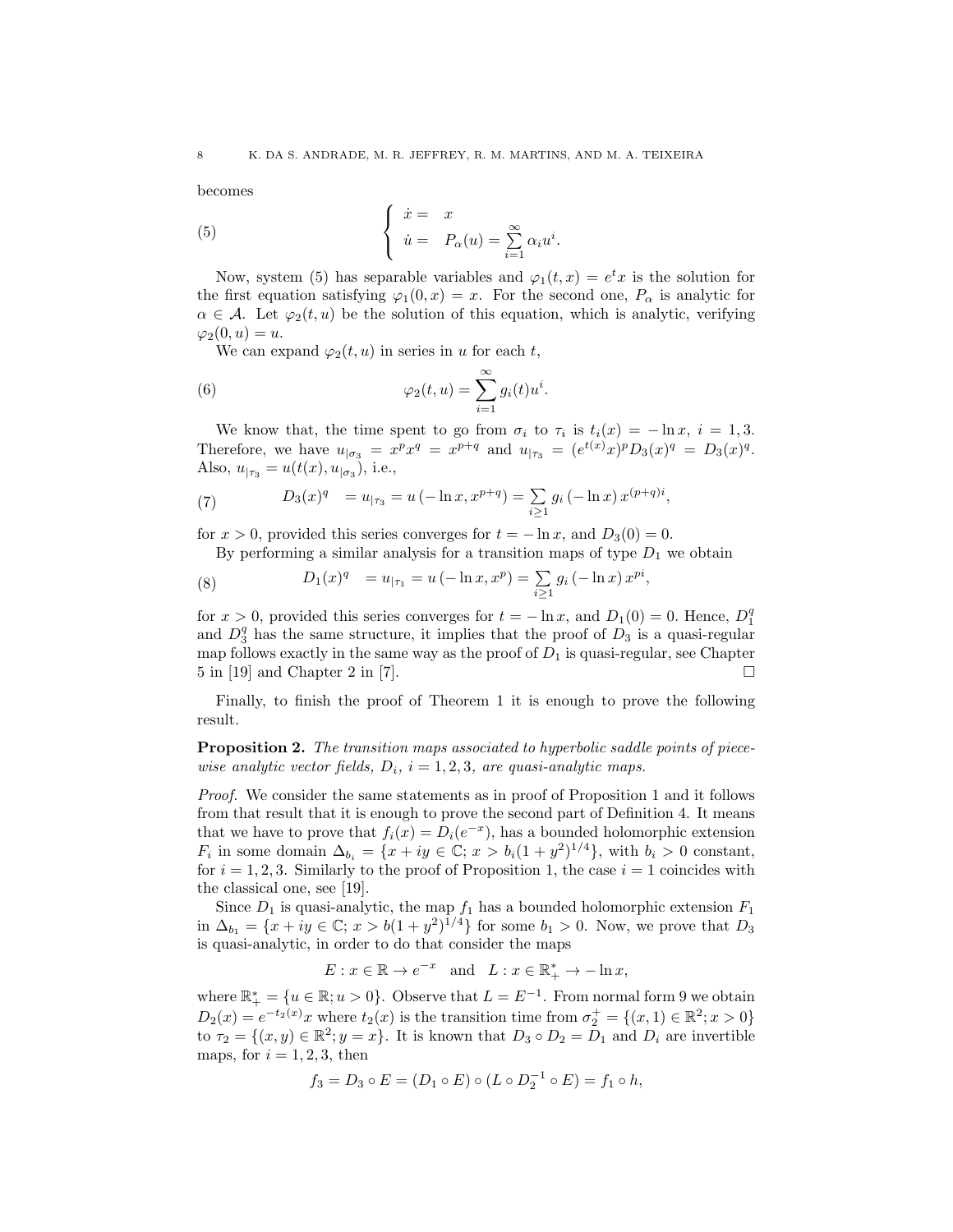where  $h = L \circ D_2^{-1} \circ E$ . For  $x + iy \in \mathbb{C}$  define  $H(x + iy) = h(x) + iy$  and  $F_3(x+iy) = F_1 \circ H(x+iy)$ . Notice that  $F_3|_{\mathbb{R}} = f_3$ , so  $F_3$  is a complex extension of  $f_3$ . Moreover, since h is a smooth map for  $x > 0$ , it follows that H is holomorphic in  $\{x + iy \in \mathbb{C}; x > 0\}.$ 

Now, we show that  $F_3$  is bounded in  $\Delta_{b_1}$ . In order to do that, observe that  $D_2^{-1}(u) \leq u$  for all  $0 < u \leq 1$ , L is a decreasing map and  $0 < E(x) \leq 1$  for all  $x > 0$ . It implies that  $h(x) \geq x$  for all  $x > 0$ . Consider  $x + iy \in \Delta_{b_1}$ , then  $h(x) \ge x > b_1(1+y^2)^{1/4} \ge 0$  and, consequently,  $H(x+iy) = h(x) + iy \in \Delta_{b_1}$  and  $H(\Delta_{b_1}) \subset \Delta_{b_1}$ . Since  $F_1$  is bounded in  $\Delta_{b_1}$  and  $F_3 = F_1 \circ H$ , it follows that  $F_3$  is bounded and holomorphic in  $\Delta_{b_1}$ . Hence,  $D_3$  is quasi-analytic.

Observe that H is invertible in  $\{x+iy \in \mathbb{C}; x > 0\}$  and  $H^{-1}(x+iy) = h^{-1}(x) +$  $iy = (L \circ D_2 \circ E)(x) + iy$ . Consider  $\tilde{E}(x+iy) = \text{Exp}(-x-iy)$  and define  $F_2(x+iy)$  $iy) = \tilde{E}(H^{-1}(x+iy)).$  Thus,  $F_2$  is holomorphic in  $\Delta_{b_1}$ ,  $F_2|_{\mathbb{R}} = f_2$ . Notice that  $F_2(x+iy) = D_2(E(x))(\cos y - \sin y)$  and  $0 < D_2(E(x)) \le 1$  for all  $x > 0$ . Therefore,  $F_2$  is bounded in  $\Delta_{b_1}$  and, consequently,  $D_2$  is quasi-analytic.  $\Box$ 

It concludes the proof of Theorem A.

### 4. Generalization and Proof of Theorem B

Consider  $Z = (X, Y) \in \Omega^{\omega}$ , remember that  $p \in \Sigma = h^{-1}(0)$  is a fold point of X (resp. of Y) if  $Xh(p) = 0$  and  $X^2h(p) \neq 0$  (resp.  $Yh(p) = 0$  and  $Y^2h(p) \neq 0$ ). Moreover, a fold point of X (of Y),  $p \in \Sigma$ , is visible if  $X^2h(p) > 0$  (resp.  $Y^2h(p) < \Sigma$ 0) and it is invisible if  $X^2h(p) < 0$  (resp.  $Y^2h(p) > 0$ ).

**Definition 5.**  $p \in \Sigma$  is a fold-regular of  $Z = (X, Y)$  if p is a fold of X (resp. of Y) and  $Yh(p) \neq 0$  (resp.  $Xh(p) \neq 0$ ).  $p \in \Sigma$  is a fold-fold point of  $Z = (X, Y)$  if p is, simultaneously, a fold of X and Y.  $p \in \Sigma$  is a fold-saddle of Z if p is a fold of X (resp. of Y) and a saddle singularity of Y (resp. of X).

As seen in the previous section, the proof of the quasi-regularity of a transition map does not have a drastic change if we consider hyperbolic polycycles of piecewise analytic vector fields. In this section we consider a weaker hypothesis by allowing fold-regular, fold-fold, and fold-saddle singularities in the polycycle, see Figure 3. The construction and analysis of the first return maps are done in the exactly same way as for the hyperbolic polycycles. Therefore, as we have seen above, it is enough to prove that the transition map, in a neighborhood a fold-regular or a fold-fold singularity, is quasi-analytic. The first step in this direction is to prove that transition maps at fold points are quasi-regular.

In order to study the quasi-regularity of the transition maps at fold points, we consider  $\Sigma^+$  and  $\Sigma^-$  as being manifolds with boundary  $\Sigma$  which is locally, around the origin, given by  $\Sigma = h^{-1}(0)$  where  $h(x, y) = y$ . Assume that X is a vector field defined in  $\Sigma^+$  and Y is a vector field defined in  $\Sigma^-$ . In addition, assume the origin is a visible fold point of  $X$  and of  $Y$ , which are analytic vector fields. Then, from the approach developed in [20], there exists a neighborhood of the origin such that X and Y are separately conjugated (by means of  $C^{\infty}-$ diffeomorphisms) to

(9) 
$$
X_{ab}(x,y) = \begin{pmatrix} a \\ bx \end{pmatrix}
$$
 and  $Y_{cd}(x,y) = \begin{pmatrix} c \\ dx \end{pmatrix}$ ,

respectively, with  $ab > 0$  and  $cd < 0$ . Now, we define the transversal sections to study the transition maps: – For  $X_{ab}$ , consider  $\varepsilon > 0$  and define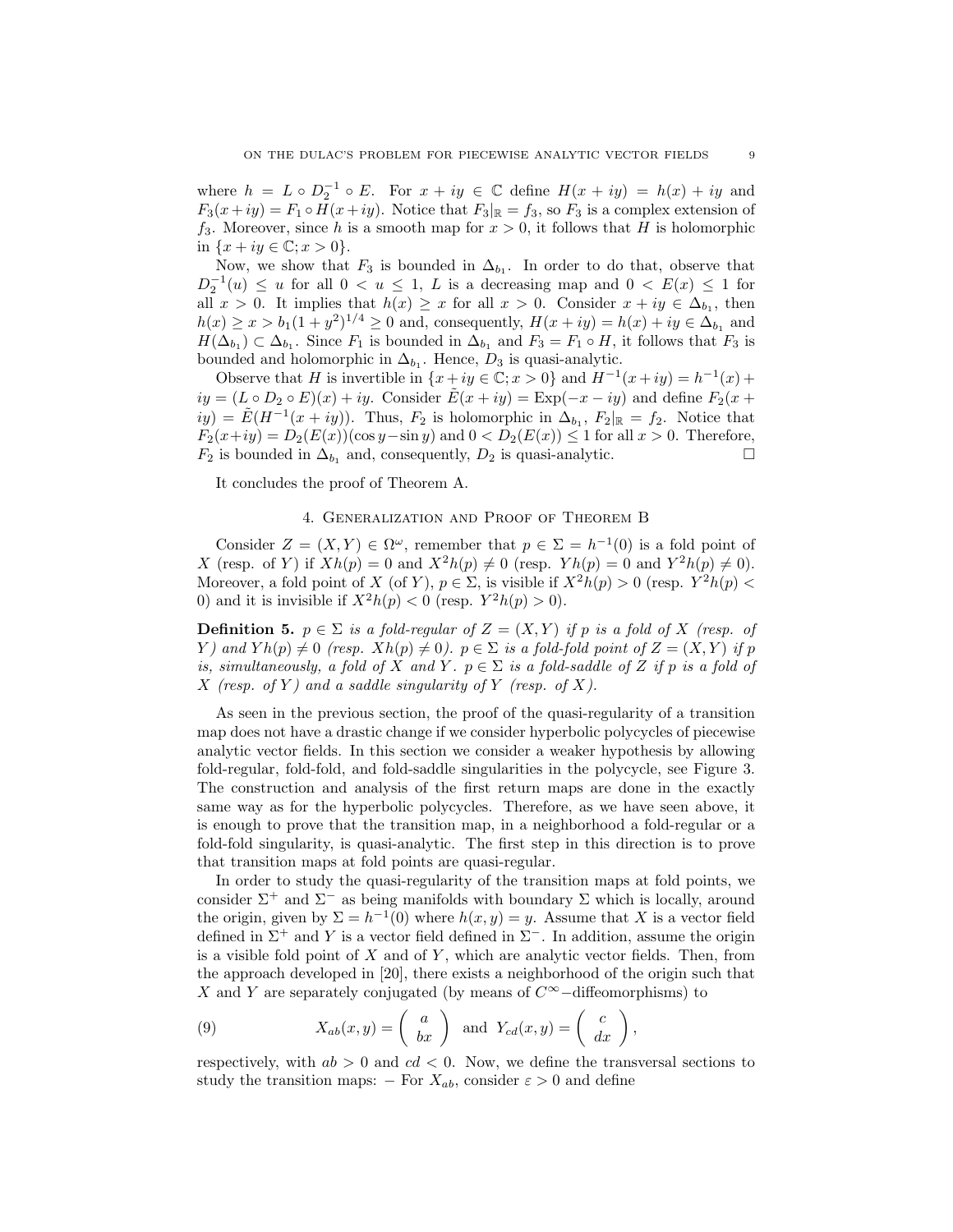

Figure 3. Examples of polycycles having singularities of the types saddle-fold, foldregular and fold-folds.

- if  $a > 0$ :  $\sigma \subset \Sigma$  and  $\tau = \left\{ (x, \varepsilon) \in \mathbb{R}^2 \mid \sqrt{\frac{2a}{b}\varepsilon} \delta < x < \sqrt{\frac{2a}{b}\varepsilon} + \delta \right\}$ , for some  $\delta > 0$ . Moreover, if  $D_{ab}^+$  is the transition map at 0, in order to obtain  $D_{ab}^+(0) = 0$ , we consider another parametrization of  $\tau$ , i.e., we consider the change  $x \mapsto x - \sqrt{\frac{2a}{b}} \varepsilon$ . Thus, by calculating the flow of  $X_{ab}$  we can also calculate the transition map from  $\sigma$  to  $\tau$ , which is  $D^+_{ab}(x) = \sqrt{x^2 + \frac{2a}{b}\varepsilon}$  $\sqrt{\frac{2a}{b}} \varepsilon$  for  $x \ge 0$  with  $(x, 0) \in \sigma$ ;
- if  $a < 0$ : interchange the definition of  $\sigma$  and  $\tau$  in the case  $a > 0$ . In this case, we need a new parametrization of  $\sigma$  and we obtain that by doing  $x \mapsto$  $x-\sqrt{\frac{2a}{b}}\varepsilon$  the transition map from  $\sigma$  to  $\tau$  is  $D_{ab}^-(x) = \sqrt{\left(x-\sqrt{\frac{2a}{b}}\varepsilon\right)^2 - \frac{2a}{b}\varepsilon}$ for  $x \geq 0$  with  $\left(x + \sqrt{\frac{2a}{b}} \varepsilon, \varepsilon\right) \in \sigma$ .
- − For  $Y_{cd}$ , consider  $\varepsilon > 0$  and define
	- if  $c > 0$ :  $\sigma \subset \Sigma$  and  $\tau = \left\{ (x, -\varepsilon) \in \mathbb{R}^2 \mid \sqrt{-\frac{2c}{d}\varepsilon} \delta < x < \sqrt{-\frac{2c}{d}\varepsilon} + \delta \right\},\$ for some  $\delta > 0$ . Analogously to the calculations for  $X_{ab}$  with  $a > 0$  we obtain  $D_{cd}^+(x) = \sqrt{x^2 + \frac{2c}{d}\varepsilon} - \sqrt{\frac{2c}{d}\varepsilon}$  for  $x \ge 0$  with  $(x, 0) \in \sigma$ ;
	- if  $c < 0$ : interchange the definition of  $\sigma$  and  $\tau$  in the case  $c > 0$ . Analogously to the calculations for  $X_{ab}$  with  $a < 0$  we obtain  $D_{cd}^-(x) = \sqrt{\left(x - \sqrt{\frac{2c}{d}\varepsilon}\right)^2 - \frac{2c}{d}\varepsilon}$ for  $x \geq 0$  with  $\left(x + \sqrt{\frac{2c}{d}} \varepsilon, -\varepsilon\right) \in \sigma$ .

See Figure 4 for a geometric illustration of the transition maps. Observe that, the case  $a > 0$  (resp.  $a < 0$ ) is analogous to the case  $c > 0$  (resp.  $c < 0$ ). Thus, it is enough to prove that  $D_{ab}^{\pm}$  is quasi-regular.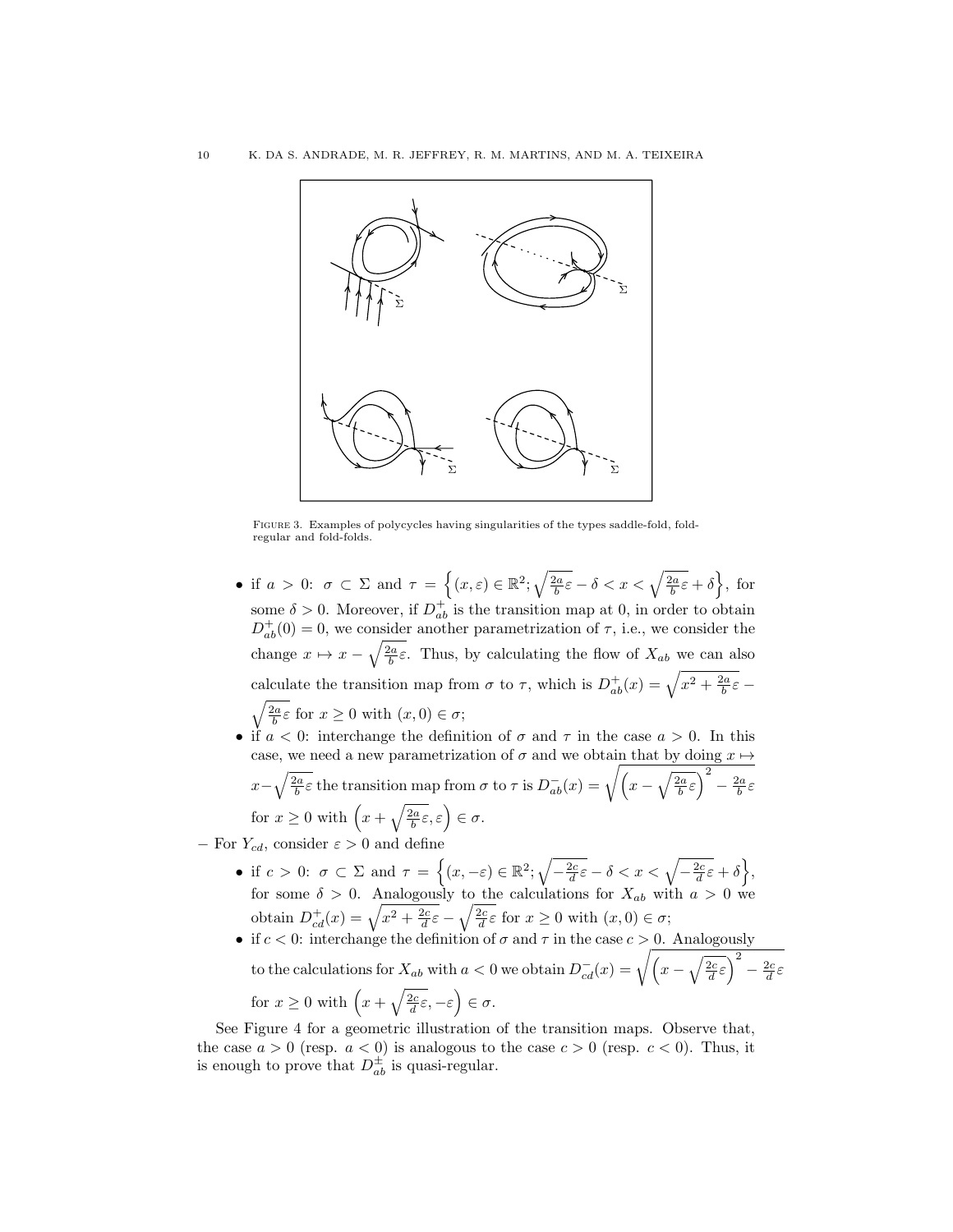

FIGURE 4. Transition maps through fold points: (a)  $X_{ab}$  with  $a > 0$ ; (b)  $X_{ab}$  with  $a < 0$ ; (c)  $X_{cd}$  with  $c > 0$ ; (d)  $X_{cd}$  with  $c < 0$ .

**Proposition 3.** Transition maps associated to visible fold points of  $C^{\infty}$  vector fields defined in a submanifold of  $\mathbb{R}^2$  with boundary are quasi-regular homeomorphisms.

*Proof.* Let the origin be a fold point of the  $C^{\infty}$  vector field X defined in  $\Sigma^+ \cup \Sigma = \overline{\Sigma}$ . As we have observed above, the case where the origin is a fold point for the vector field defined in  $\Sigma^-$  is analogous, then it is not considered.

Since X is  $C^{\infty}$ -conjugated to  $X_{ab}$  with  $\Sigma = \{(x,0) \in \mathbb{R}^2\}$ , there exist  $C^{\infty}$ diffeomorphisms,  $\varphi$  and  $\psi$ , defined around the origin, with  $\varphi(0) = \psi(0) = 0$  such that the transition map  $D$ , of  $X$ , satisfies

- $D(x) = \varphi \circ D_{ab}^+ \circ \psi(x)$  if  $a > 0$ ;
- $D(x) = \varphi \circ D_{ab}^- \circ \psi(x)$  if  $a < 0$ .

Since the set  $D$ , of all quasi-regular homeomorphisms, is a group which contains the set Diff<sub>0</sub> of all diffeomorphisms fixing the origin, it is enough to show that  $D_{ab}^{\pm}$ are quasi-regular homeomorphisms.

Observe that, for  $a > 0$ ,  $D_{ab}^+$  can be  $C^{\infty}$ -extended to an open neighborhood of the origin. Then, we can calculate the infinity formal Taylor series

$$
\sum_{i=1}^{\infty} \frac{1}{i!} \frac{d^i}{dx^i} D^+_{ab}(0) x^i,
$$

where, for each  $n \in \mathbb{N}$ , we have  $D_{ab}^+(x) - \sum_{n=1}^{\infty}$  $i=1$ 1 i!  $\frac{d}{dx}D_{ab}^+(0)x^i\bigg|=O(x^n)$ . Moreover,  $\frac{d}{dx}D_{ab}^+(0)$ 

= 0 and  $\frac{d^2}{dx^2}D_{ab}^+(0) = \left(\frac{2a}{b}\varepsilon\right)^{-\frac{1}{2}} > 0$ . Therefore, we obtain an asymptotic Dulac series by doing  $\lambda_i = i + 1$  and  $P_i(u) \equiv \frac{1}{(i+1)!} \frac{d^{i+1}}{dx^{i+1}} D_{ab}^+(0)$  for all  $i \geq 2$ , and so

$$
\widehat{D}_{ab}^+(x) = \sum_{i=1}^{\infty} x^{\lambda_i} P_i(\ln x),
$$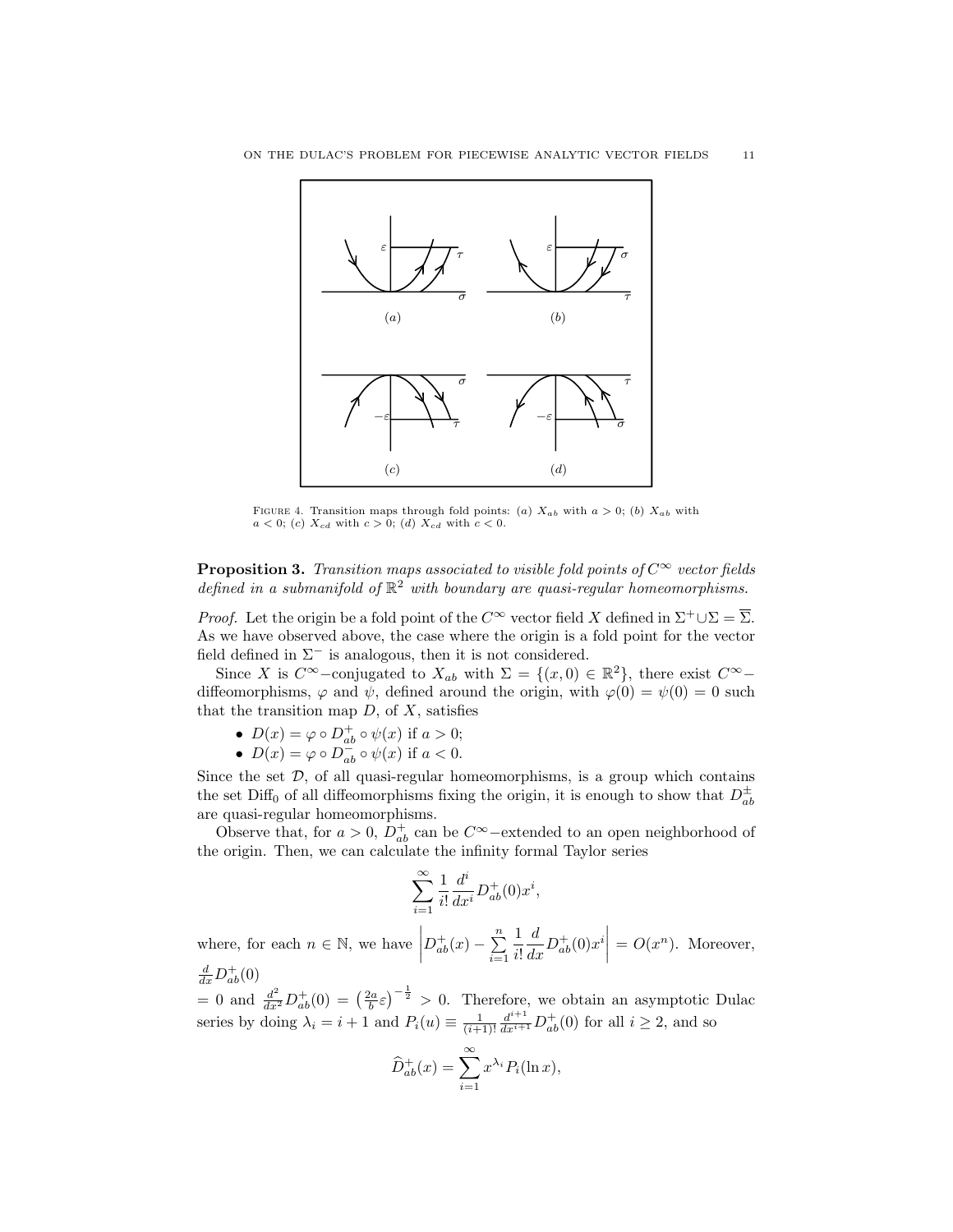with  $P_1 \equiv \left(\frac{2a}{b}\varepsilon\right)^{-\frac{1}{2}} > 0$ . Hence,  $D_{ab}^+$  is a quasi-regular homeomorphism. Now, observe that  $D^+_{ab} \circ D^-_{ab}(x) \equiv x$ , so  $D^+_{ab} \circ D^-_{ab} = \text{Id}$ . Since the set  $D$  is a group and  $D_{ab}^+$  and Id are quasi-regular, we get that  $D_{ab}^-$  is a quasi-regular homeomorphism. Therefore, we have proved the result.  $\square$ 

Now, we proceed to prove the quasi-analyticity of the transition regular map at fold-regular points.

#### Proposition 4. Transition maps associated to visible fold points are quasi-analytic.

*Proof.* It is enough to show that  $D_{ab}^+$  is quasi-analytic and from Proposition 3 it is enough to show the second part of Definition 4.

Let m be any positive real number and consider  $g(x) = D_{ab}^+(e^{-x}) = \sqrt{e^{-2x} + \frac{2a}{b}\varepsilon}$  $\sqrt{\frac{2a}{b}}\varepsilon$ . Since  $e^{-x}$  is a decreasing map, we have that  $e^{-x} < e^{-m}$  for all  $x > b$ , moreover  $e^{-x} \to 0$  as  $x \to +\infty$ . Therefore,  $e^{-2x}$  is bounded in the set  $\{x \in \mathbb{R}; x > m\}$ . Now, define the following complex extension of g,

$$
G: \quad \mathbb{C} \quad \longrightarrow \quad \mathbb{C}
$$
\n
$$
z \quad \mapsto \quad \sqrt{e^{-2z} + \frac{2a}{b}\varepsilon} - \sqrt{\frac{2a}{b}\varepsilon}
$$

.

As  $a, b, \varepsilon > 0$ , G is a composition of holomorphic maps, G is thus a holomorphic map. Observe that, for  $z = u + iv \in \mathbb{C}$ ,  $|e^{-2z}| = |e^{-2u-2vi}| = |e^{-2u}(\cos(2v)$  $i\sin(2v))|\leq e^{-2u}$ . Moreover,  $\Delta_m = \{z = u + iv; u > m(1 + v^2)^{1/4}\}\subset \{z = u + v\}$  $iv; u > m$ . Therefore, G is bounded in the set  $\Delta_m = \{z = u + iv; u > m(1+v^2)^{1/4}\}\$ and it concludes the proof.

Now, a straight consequence of this result and from the fact  $D$  is a group.

Corollary 1. Transition maps associated to fold-regular, fold-fold or fold-saddle points of piecewise analytic vector fields, are quasi-regular homeomorphisms and quasi-analytic maps.

From Proposition 4 and Corollary 1 we conclude the result obtained for hyperbolic polycycles does not change if fold points are allowed instead of saddle points. It concludes the proof of Theorem B.

#### **REFERENCES**

- 1. A. A. Andronov, A. A. Vitt, and S. E. Khaikin, Theory of oscillators, Translated from the Russian by F. Immirzi; translation edited and abridged by W. Fishwick, Pergamon Press, Oxford-New York-Toronto, Ont., 1966.
- 2. R. Bamón, *Quadratic vector fields in the plane have a finite number of limit cycles*, Publications Mathématiques de l'IHÉS  $64$  (1986), 111–142.
- 3. E. A. Barbashin, Introduction to the theory of stability, Wolters-Noordhoff, 1970.
- 4. A. D. Bazykin, A. I. Khibnik, and B. Krauskopf, Nonlinear dynamics of interacting populations, vol. 11, World Scientific, 1998.
- 5. P. Bonckaert, On the continuous dependence of the smooth change of coordinates in parametrized normal form theorems, Journal of Differential Equations 106 (1993), no. 1, 107–120.
- 6. B. Brogliato, Nonsmooth mechanics: models, dynamics and control, Springer Science & Business Media, 2012.
- 7. K. da S. Andrade, On degenerate cycles in discontinuous vector fields and the dulac's problem, Ph.D. thesis, Unicamp, Brazil, 2016.
- 8. J. Ecalle, Introduction aux fonctions analysables et preuve constructive de la conjecture de  $Dulac$ , Actualit $\tilde{A}$ Cos Math $\tilde{A}$ Comatiques, Hermann, Paris, 1992.